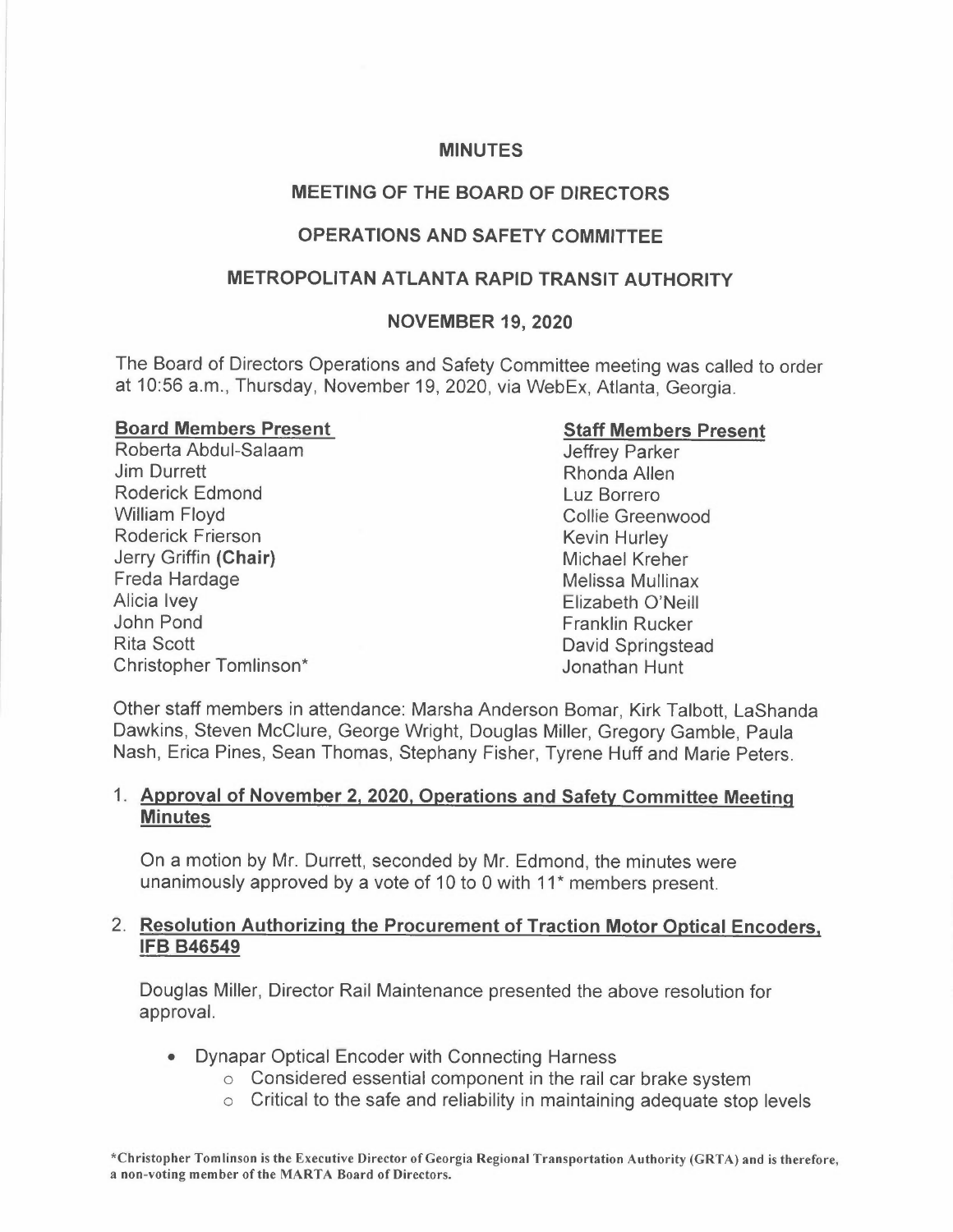- o They are used during overhauls and running repairs
- IFB B46549 Contract Overview
	- o Advanced notice was sent to 3 vendors
	- o Noticed for bids was advertised in the AJC, Georgia Procurement Resume, Government Access Marketplace and on MARTA website
	- o DBE goal of 5%
- DBE Information
	- o Local DBE participant Stag Enterprise, Inc (shipping and packing items) 0.10%
	- o Florida minority company LXI components ( connector) 1.38%
	- o D&I review indicates that AA electric maximized local DBE participation and therefore satisfied good faith efforts

On a motion by Mr. Durrett, seconded by Mr. Pond, the resolution was unanimously approved by a vote of 10 to 0 with 11<sup>\*</sup> members present.

### 3. **Resolution Authorizing the Solicitation of a Threat and Vulnerability Assessment and Training Program, RFP P47755**

Gregory Gamble, Commander, Emergency Preparedness Unit presented the above resolution for approval.

- Program expiration MARTA's Police Department (MPD) current threat and vulnerability assessment training and exercise state contract will expire on December 31, 2020
- Project Requirements:
	- o Institute a reporting structure for summarizing key performance metrics, activities, and outcomes
	- o Perform quarterly onsite/virtual meetings to prepare for audits, oversight activities, and executive briefings
	- $\circ$  Develop/maintain MPD's threat and vulnerability assessment, required by state safety oversight programs (GDOT) and federal funding sources (FTA, TSA)
- Project highlights:
	- o Threat and vulnerability assessment
	- o Planning and training such as tabletop and full-scale exercises
	- o Security and emergency preparedness program sustainment
	- o Includes:
		- Continuity of Operations Plan (COOP),
		- Emergency Operations Plan (EOP)
		- Security and Emergency Preparedness Plan (SEPP)